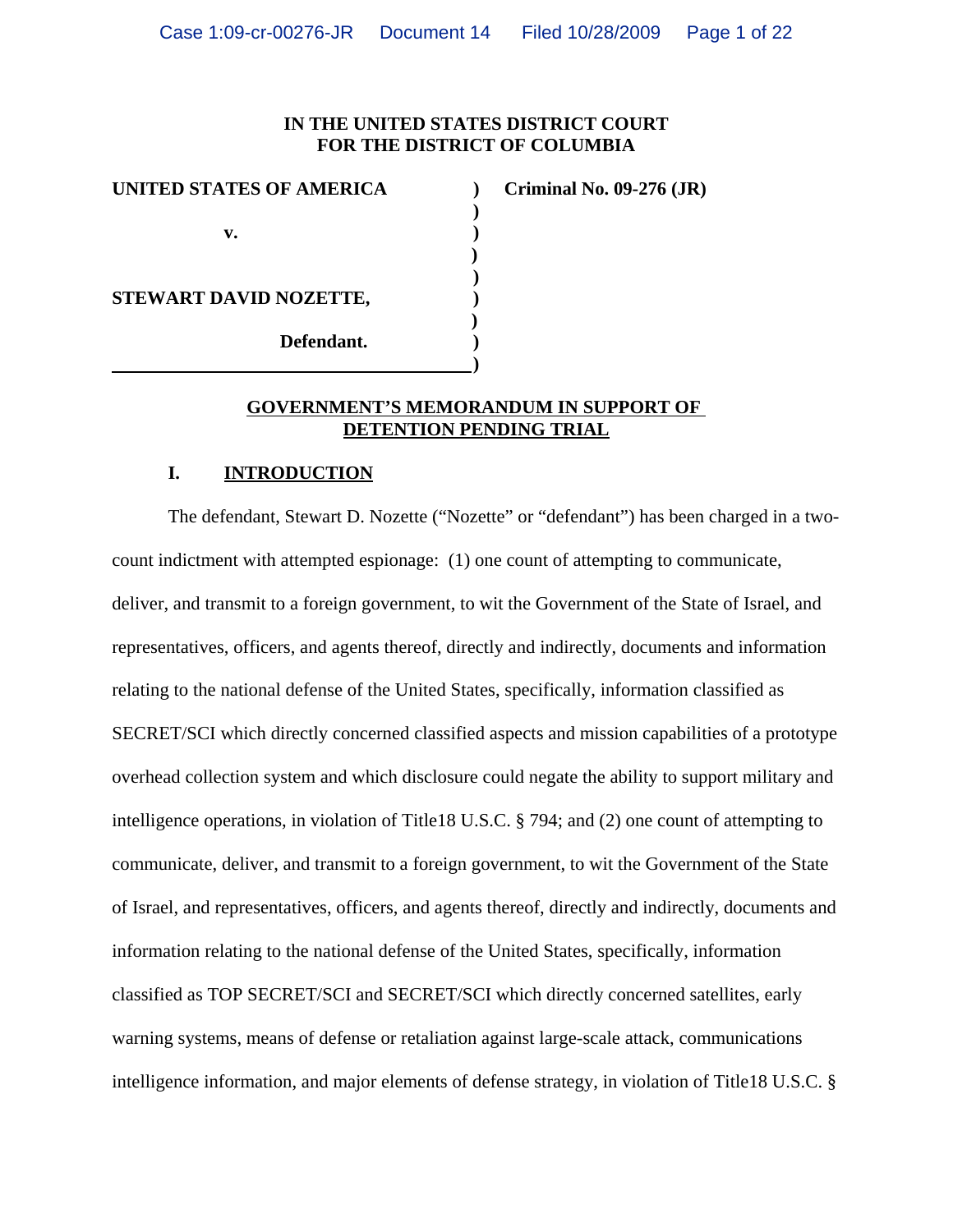794.

Title 18 U.S.C. § 794(a) provides, in relevant part, "that the sentence of death shall not be imposed unless the jury or, if there is no jury, the court, further finds that . . . the offense . . . directly concerned . . . *satellites, early warning systems, or other means of defense or retaliation against large-scale attack*; . . . *communications intelligence* or cryptographic information; or any other major weapons system or *major element of defense strategy*." (Emphasis added) Accordingly, based on the specific allegations in Count 2 of the Indictment, the maximum penalty the defendant faces, if convicted, is death.

 These are extremely serious charges that implicate the national security of the United States. The government alleges that the defendant attempted to transfer some of our nation's most guarded and sensitive secrets, to which he had been granted access when he served in positions of trust for the United States. NOZETTE delivered and communicated this classified information to an individual he believed was an Israeli intelligence officer in exchange for an alias, a foreign passport, and cash payments. The government's case against NOZETTE is exceptionally strong; the defendant was filmed and recorded, on several occasions, evincing his willingness and endeavors to commit espionage.

The government's investigation reveals that NOZETTE is a serious flight risk and is, by virtue of the classified information "in his head," a grave risk to the national security of the United States. Notably, NOZETTE was plotting his departure from the United States long before he was charged with attempted espionage. NOZETTE told a colleague that if that government attempted to imprison him for fraud and tax evasion charges, he would flee the United States and disclose classified information to a foreign government. His subsequent

-2-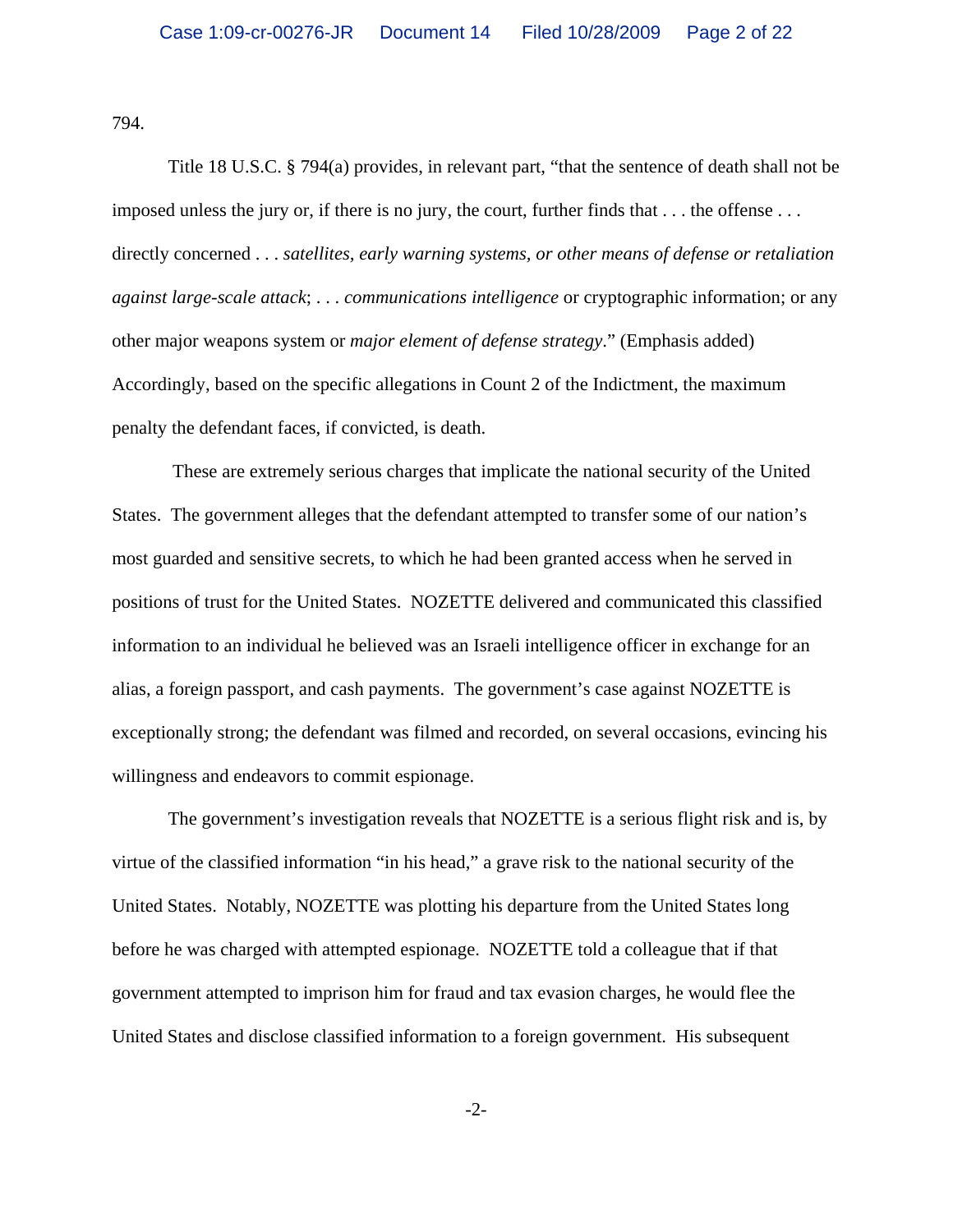requests for an alias and a foreign passport from the "Israeli intelligence officer" verify the seriousness of his remarks and underscore the fact that he indeed intended to escape justice.

 Further, the government's investigation has uncovered evidence that NOZETTE has the method and means to accomplish his indefinite flight from the United States. He has traveled extensively throughout numerous foreign countries and has worked as an aerospace consultant for several international aerospace entities. Most importantly, NOZETTE has contemplated and taken affirmative steps to prepare to leave the United States. And now, faced with an Indictment for which the death penalty is available, the defendant has an incredibly strong motivation to flee.

If he is released and flees to a foreign country – or to the safe harbor of a welcoming embassy, consulate, or interest section located in Washington, D.C. – he will, in effect, have fled the United States and be gone for good. No treaty allows the United States to compel the extradition of an individual charged with espionage.

Finally, NOZETTE has a proven track record of making misrepresentations to the U.S. District Court concerning his intent to comply with conditions of release (Exhibit A). NOZETTE pleaded guilty in January 2009 to charges of fraud and tax evasion. NOZETTE flagrantly violated the conditions of his release pending sentencing not only by committing a serious new offense, but also by attempting to arrange for a false identity and foreign travel documents to escape his sentencing.

Accordingly, there are no conditions of release that will reasonably assure the appearance of the defendant as required. The government respectfully offers the following in support of the defendant's continued pre-trial detention and additional facts as the government may proffer at

-3-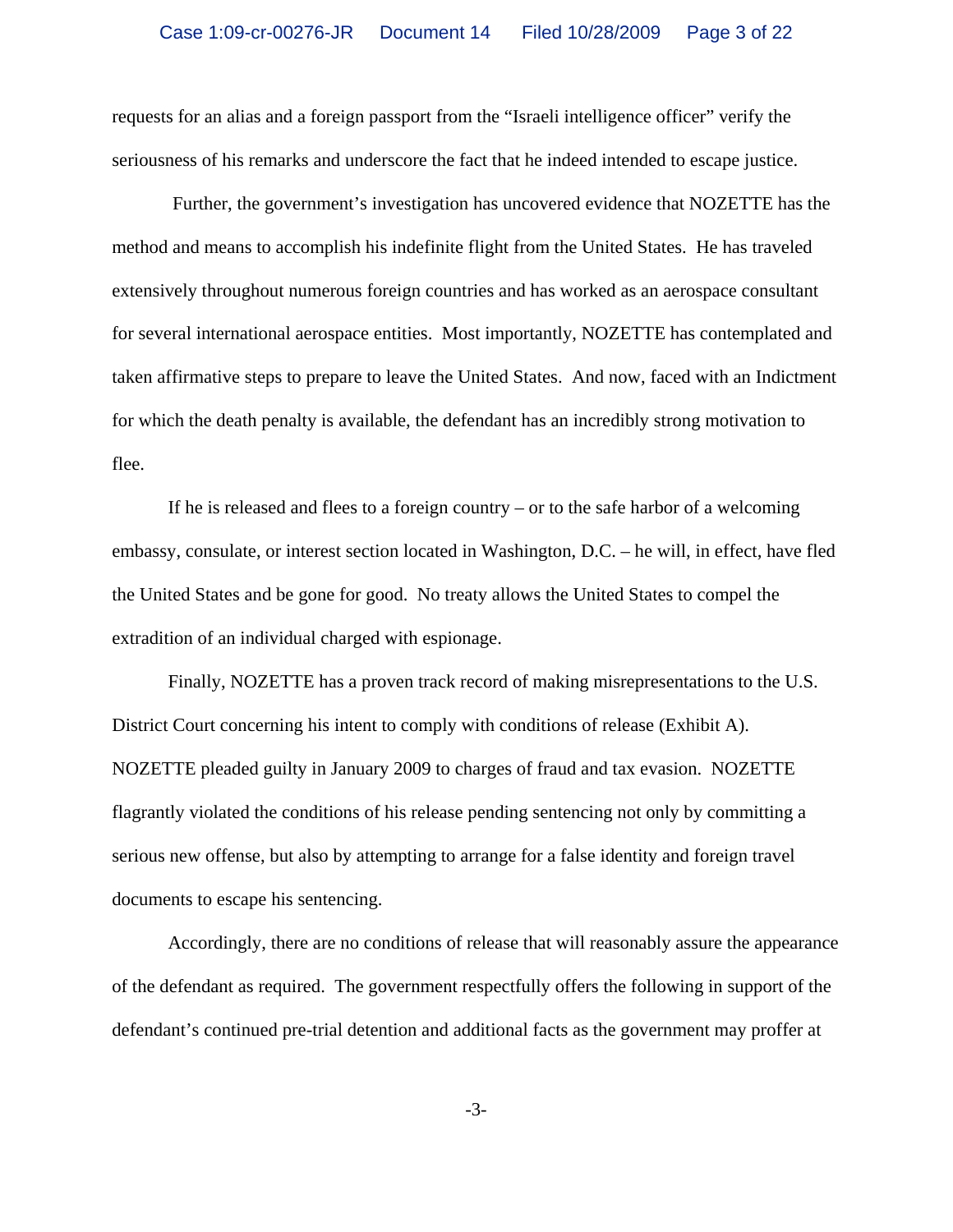any hearing on this matter.

#### **II. LEGAL PRINCIPLES GOVERNING REQUESTS FOR DETENTION**

When the government seeks to detain a defendant on the ground that he is a risk of flight pursuant to 18 U.S.C. § 3142(f)(2)(A), the government must demonstrate the defendant's flight risk only by a preponderance of the evidence. United States v. Xulam, 84 F.3d 441, 442 (D.C. Cir. 1996). Moreover, at a detention hearing following indictment, the government may present evidence by way of a proffer. United States v. Smith, 79 F.3d 1208, 1209-10 (D.C. Cir. 1996).

Section  $3142(g)$  lists four factors that guide a court's detention decision: (1) the nature and circumstances of the offense charged; (2) the weight of the evidence against the defendant; (3) the history and characteristics of the defendant; and (4) the nature and seriousness of the danger to any person or the community that would be posed by the defendant's release. See 18 U.S.C. § 3142(g).

### **III. FACTUAL PROFFER**

As found by the Grand Jury and further supported by the attached affidavit in support of the arrest of NOZETTE (Exhibit B) and additional investigation by the FBI:

#### **Defendant's Position of Trust With the United States**

NOZETTE is 52 years old and was born in Chicago, Illinois. He received a Ph.D. in Planetary Sciences from the Massachusetts Institute of Technology in 1983. NOZETTE worked at the White House on the National Space Council, Executive Office of the President, from approximately 1989 through 1990.

NOZETTE assisted with the development of the Clementine bi-static radar experiment which is credited with facilitating the purported discovery of water ice on the south

-4-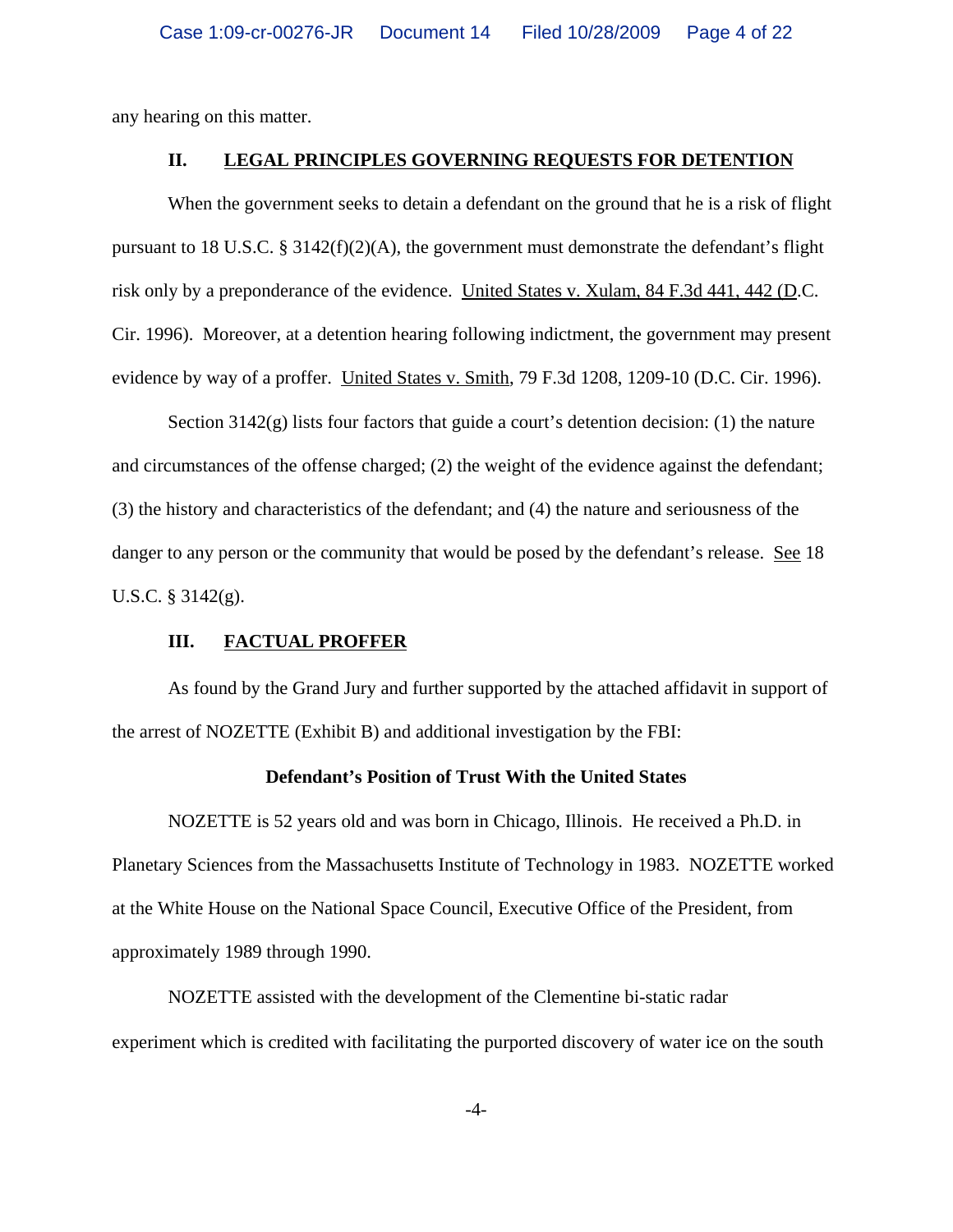pole of the moon. NOZETTE's Clementine concept, on exhibit at the National Air and Space Museum in Washington, D.C., was later hailed as the vanguard of the new "faster, cheaper, better" revolution in space exploration.

NOZETTE worked as a physicist in the "O Division," Advanced Concepts Group, at the U.S. Department of Energy's (DOE) Lawrence Livermore National Laboratory from approximately 1990 to 1999, where he designed highly advanced technology. At DOE, defendant NOZETTE held a special security clearance, referred to as a DOE "Q" clearance. Q clearance is a DOE security clearance equivalent to the United States Department of Defense Top Secret and Critical Nuclear Weapon Design Information clearances. DOE clearances apply to access to information specifically relating to atomic or nuclear-related materials ("Restricted Data" under the Atomic Energy Act of 1954).

NOZETTE was the President, Treasurer and Director of Alliance for Competitive Technology (ACT), a corporation that he organized in March 1990, for the stated purpose of serving "the national and public interest by conducting scientific research and educational activities aimed at expanding the utilization of National and Government Laboratory resources."

Between approximately January 2000 and February 2006, NOZETTE, through his company ACT, entered into agreements with several United States Government agencies to develop highly advanced technology. NOZETTE performed some of this research and development at the U.S. Naval Research Laboratory (NRL) in Washington, D.C.; the Defense Advanced Research Projects Agency (DARPA) located in Arlington, Virginia; and the National Aeronautics and Space Administration (NASA) Goddard Space Flight Center located in Greenbelt, Maryland.

-5-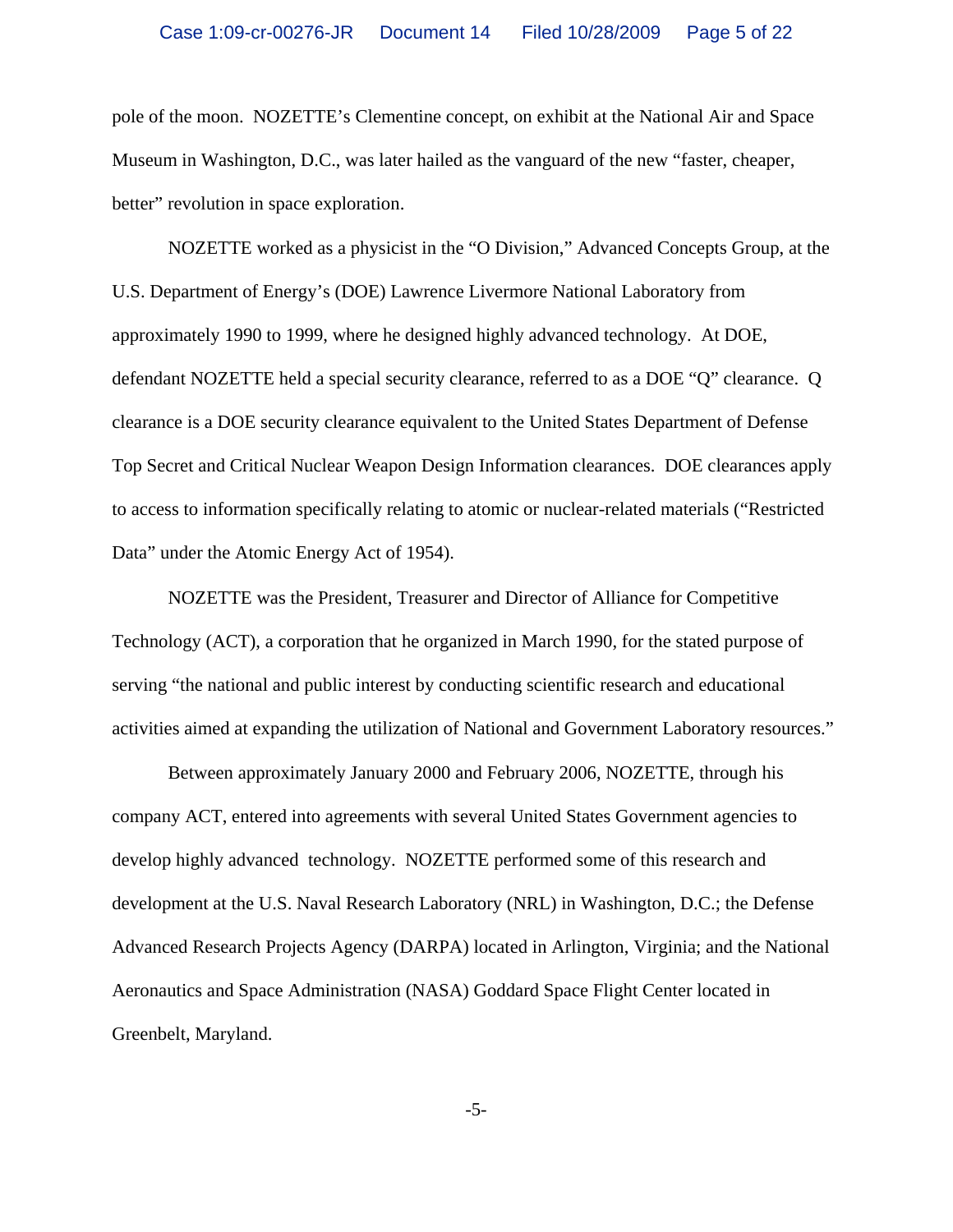DARPA is the central research and development office for the U.S. Department

of Defense. DARPA's mission is to maintain the technological superiority of the U.S. military and to prevent technological surprise from harming our national security.

NRL is a research laboratory that conducts scientific research and advanced

technological development for the U.S. Navy and Marine Corps.

From approximately 1989 through 2006, NOZETTE held security clearances as high as

TOP SECRET. During that time period, NOZETTE had regular, frequent access to classified

information and documents related to the national defense of the United States.

In consideration of his being granted access to classified information, defendant

NOZETTE signed nondisclosure agreements with the United States on at least five occasions.

Specifically:

a. On or about October 3, 2002, NOZETTE signed a Classified Information

Nondisclosure Agreement in which he acknowledged that:

. . . I have been advised that the unauthorized disclosure, unauthorized retention, or negligent handling of [classified information] by me could cause irreparable injury to the United States or could be used to advantage by a foreign nation.

. . . I have been advised that any unauthorized disclosure of [classified information] by me may constitute violations of United States criminal laws, including the provisions of Sections 793, 794, 798, and 952, Title 18 United States Code . . . Nothing in this Agreement constitutes a waiver by the United States of the right to prosecute me for any statutory violation.

. . . I understand that all information to which I may obtain access by signing this Agreement is now and will remain the property of the United States Government unless and until otherwise determined by an appropriate official or final ruling of a court of law . . . I agree that I shall return all materials that may have come into my possession or for which I am responsible because of such access . . . upon the conclusion of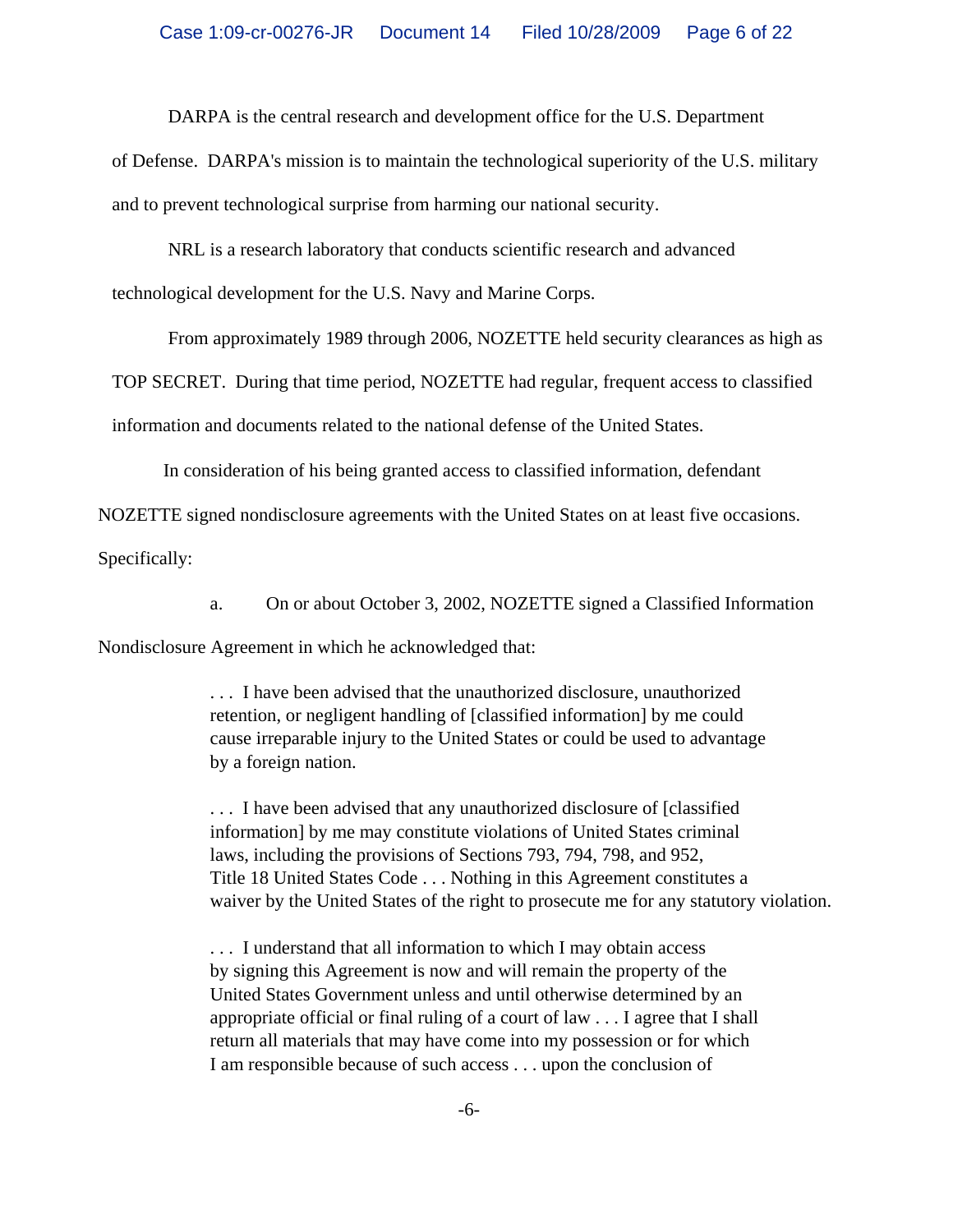my employment or other relationship with the United States Government entity providing me access to such material.

b. On or about September 16, 2004, NOZETTE signed a Sensitive

Compartmented Information Nondisclosure Agreement in which he acknowledged that:

. . . I hereby acknowledge that I have received a security indoctrination concerning the nature and protection of SCI, including the procedures to be followed in ascertaining whether other persons to whom I contemplate disclosing this information or material have been approved for access to it, and I understand these procedures.

. . . I have been advised that the unauthorized disclosure, unauthorized retention, or negligent handling of SCI by me could cause irreparable injury to the United States or be used to advantage by a foreign nation. I hereby agree that I will never divulge anything marked as SCI or that I know to be SCI to anyone who is not authorized to receive it without prior written authorization from the United States Government department or agency (hereinafter Department or Agency) that last authorized my access to SCI. I understand that it is my responsibility to consult with appropriate management authorities in the Department or Agency that last authorized my access to SCI, whether or not I am still employed by or associated with that Department or Agency or a contractor thereof, in order to ensure that I know whether information or material within my knowledge or control that I have reason to believe might be SCI, or related to or derived from SCI, is considered by such Department or Agency to be SCI. I further understand that I am also obligated by law and regulation not to disclose any classified information or material in an unauthorized fashion.

... I have been advised that ... any unauthorized disclosure of SCI by me may constitute violations of United States criminal laws, including the provisions of Sections 793, 794, 798, and 952, Title 18, United States Code . . .

c. On or about August 23, 2005, NOZETTE signed another SCI

Nondisclosure Agreement, in which he reaffirmed that he had received security indoctrinations

and understood, among other things, that he had been advised that the direct or indirect

unauthorized disclosure by him of SCI information "could cause irreparable injury to the United

States, and be used to advantage by a foreign nation," and pledged that "I will never divulge

anything marked as SCI or that I know to be SCI to anyone who is not authorized to receive it . . ."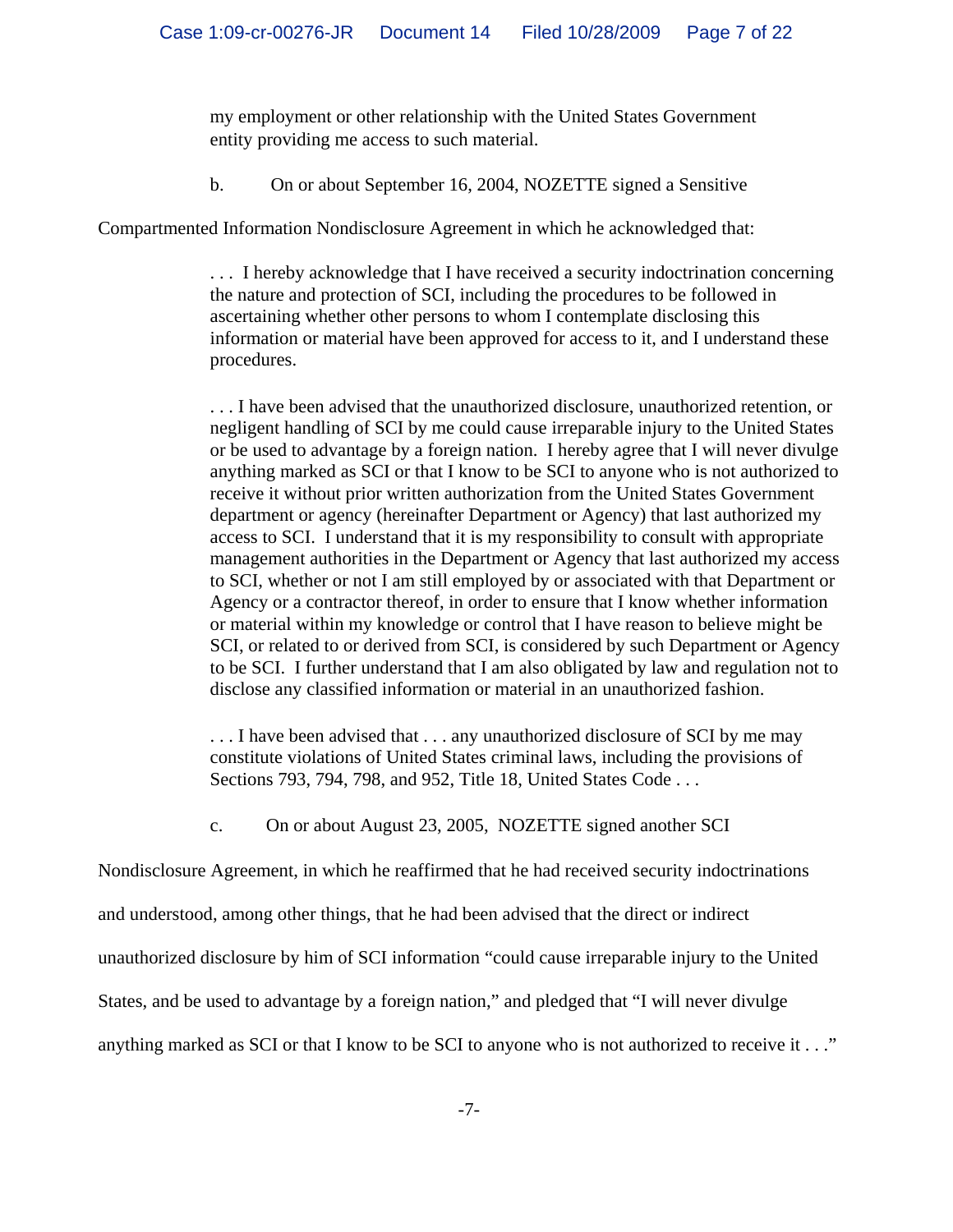He also re-acknowledged that he had been advised that such unauthorized disclosure could constitute violations of criminal laws including Title 18, United States Code, Section 794.

On or about March 17, 2006, NOZETTE was notified by the United States government that his access to SCI had been suspended and he was reminded of his continuing obligation to comply with the terms of the Nondisclosure Agreements he had signed.

Between in or about November 1998 through January 2008, NOZETTE acted as a technical consultant for an aerospace company that was wholly owned by the Government of the State of Israel.

Between in or about November 1998 through January 2008, the aerospace company requested that NOZETTE provide technical data and advice. Approximately once a month, representatives of the aerospace company proposed questions, or taskings, to NOZETTE. NOZETTE answered the aerospace company's questions and, in return, NOZETTE received regular payments from the company, totaling approximately \$225,000.

On or about January 6, 2009, NOZETTE traveled to a different foreign country (foreign country A), via Dulles International Airport. Upon his departure from Dulles, a Transportation Security Agency Security Officer inspected NOZETTE's personal belongings and noted that NOZETTE had two computer "thumb" drives in his possession.

On or about January 28, 2009, upon his return to the United States from foreign country A, an officer for the United States Customs and Border Patrol (CBP) conducted a thorough search of NOZETTE's baggage and carry-on luggage. The CBP officer could not locate the thumb drives that had been in NOZETTE's possession when he had left the United States.

On January 30, 2009, NOZETTE pleaded guilty to charges of conspiracy to defraud the

-8-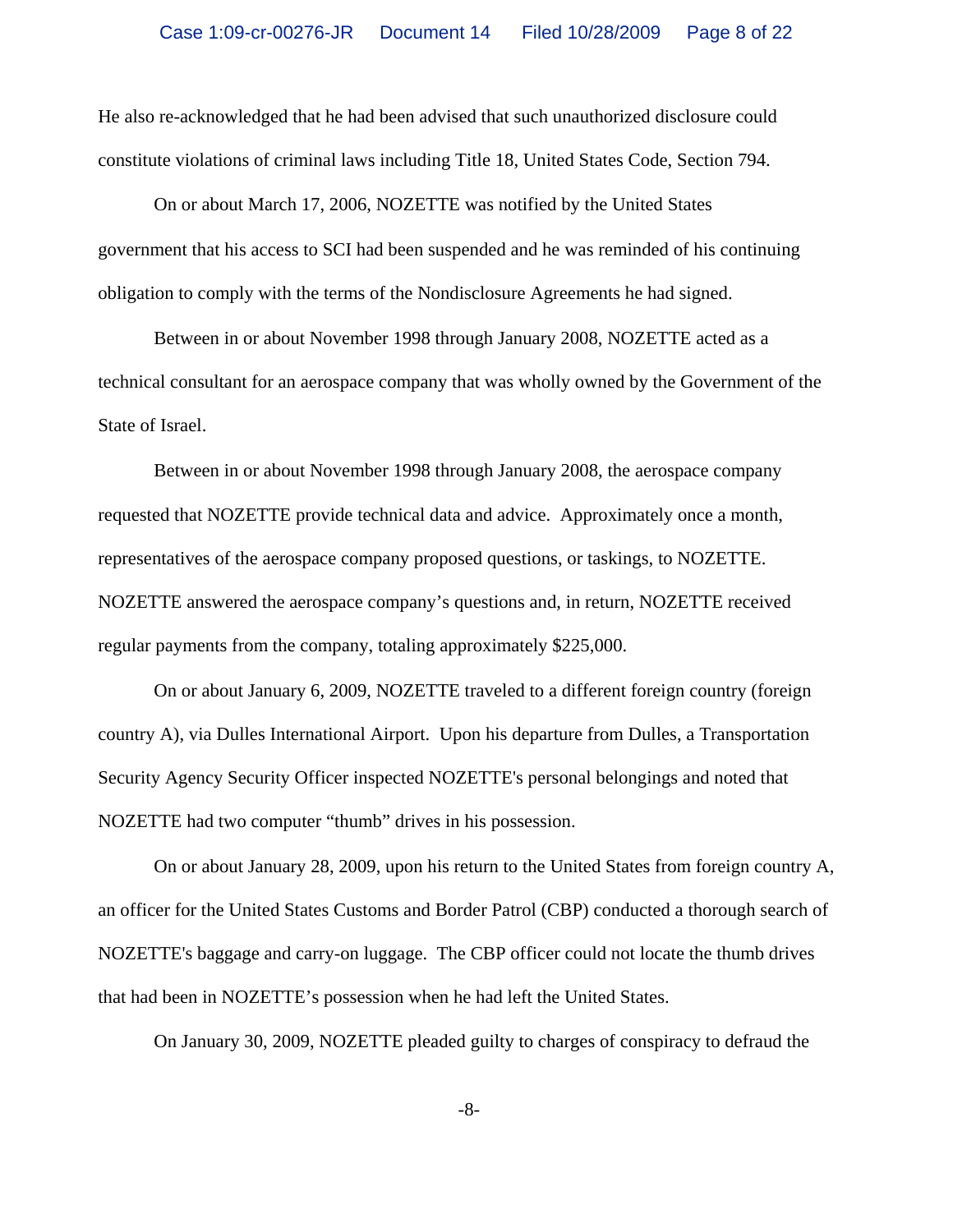U.S. government with respect to false claims and tax evasion in an amount up to \$399,999. As part of his sentence, NOZETTE agreed to pay restitution of \$265, 205 to the U.S. government.

 Prior to Nozette's January 2009 travel to foreign country A, NOZETTE informed a colleague that if the United States government tried to "put him in jail" for fraud and tax evasion, NOZETTE would move from the United States to Israel or foreign country A, and "tell them everything" he knows.

#### **The Undercover Operation**

On September 3, 2009, NOZETTE was contacted via telephone by an individual

purporting to be an Israeli intelligence officer, but who was, in fact, an undercover employee of the

FBI (UCE). During that call, NOZETTE agreed to meet with the UCE that day on Connecticut

Avenue, N.W. in front of a major hotel in Washington, D.C.

Later that day, NOZETTE met with the UCE and had lunch in the restaurant

of the hotel. During the lunch, NOZETTE demonstrated his willingness to work for Israeli

intelligence, as illustrated by the following conversation:

**UCE: ….I'll just say it real quick and then we'll just move on. Quick, I wanna clarify something from the start. And I don't say it very often, but umm, I work for Israeli Intelligence…**

**NOZETTE: Mm-hmm**

**UCE:…Agency known here as Mossad.**

**NOZETTE: Mm-hmm**

**UCE: So from now on I'm not gonna say this. But if I say service…**

**NOZETTE: Mm-hmm**

**UCE: ….so you know what that, what it is. But I just wanna be sure, I'll let it out so**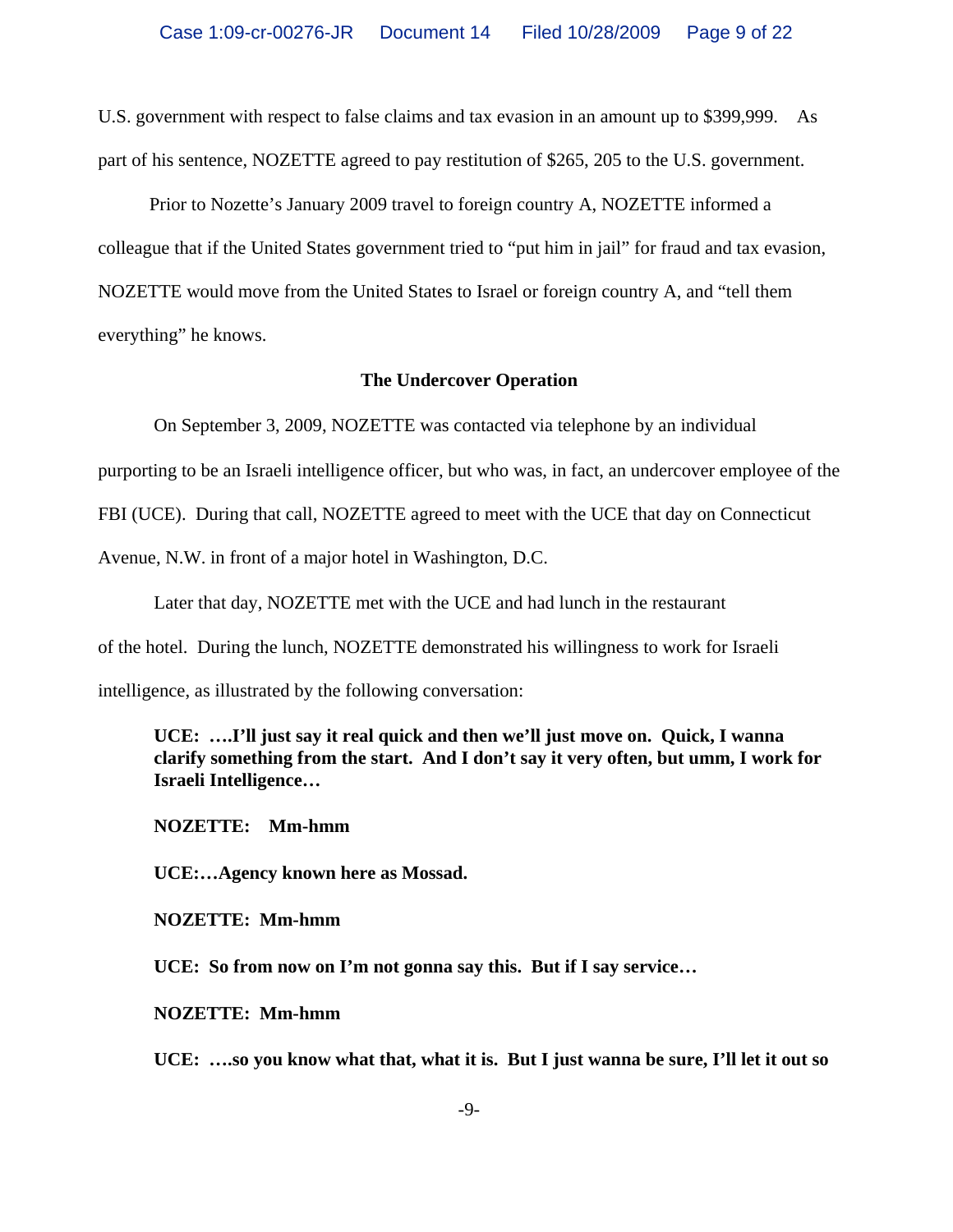**we don't have any ambiguity later on. But….**

**NOZETTE:….Mm-hmm**

**UCE: How you doin'?**

**NOZETTE: Good. Happy to be of assistance.**

After lunch in the hotel restaurant, NOZETTE and the UCE retired to a hotel suite

to continue their discussion. The entire discussion in the hotel suite was recorded with concealed

video and audio equipment. During the conversation, NOZETTE informed the UCE:

**NOZETTE: I haven't been, I haven't, um, been involved in a classified work for the last couple of years.**

**UCE: Okay.**

**NOZETTE: But I had everything.**

**UCE: Okay.**

**NOZETTE: And I had all, all the way to Top Secret SCI, I had nuclear….**

**UCE: That's prior to a couple of years ago.**

**NOZETTE: Yeah.**

**UCE: Is that what you…**

**NOZETTE: Yeah. And I had it, uh, I had it w-, I had all the nuclear clearances. I had a whole raft of…**

**UCE: Okay.**

**NOZETTE: …special access.**

**UCE: Um…**

**NOZETTE: Uh, so any that the U.S. has done in space I've seen.**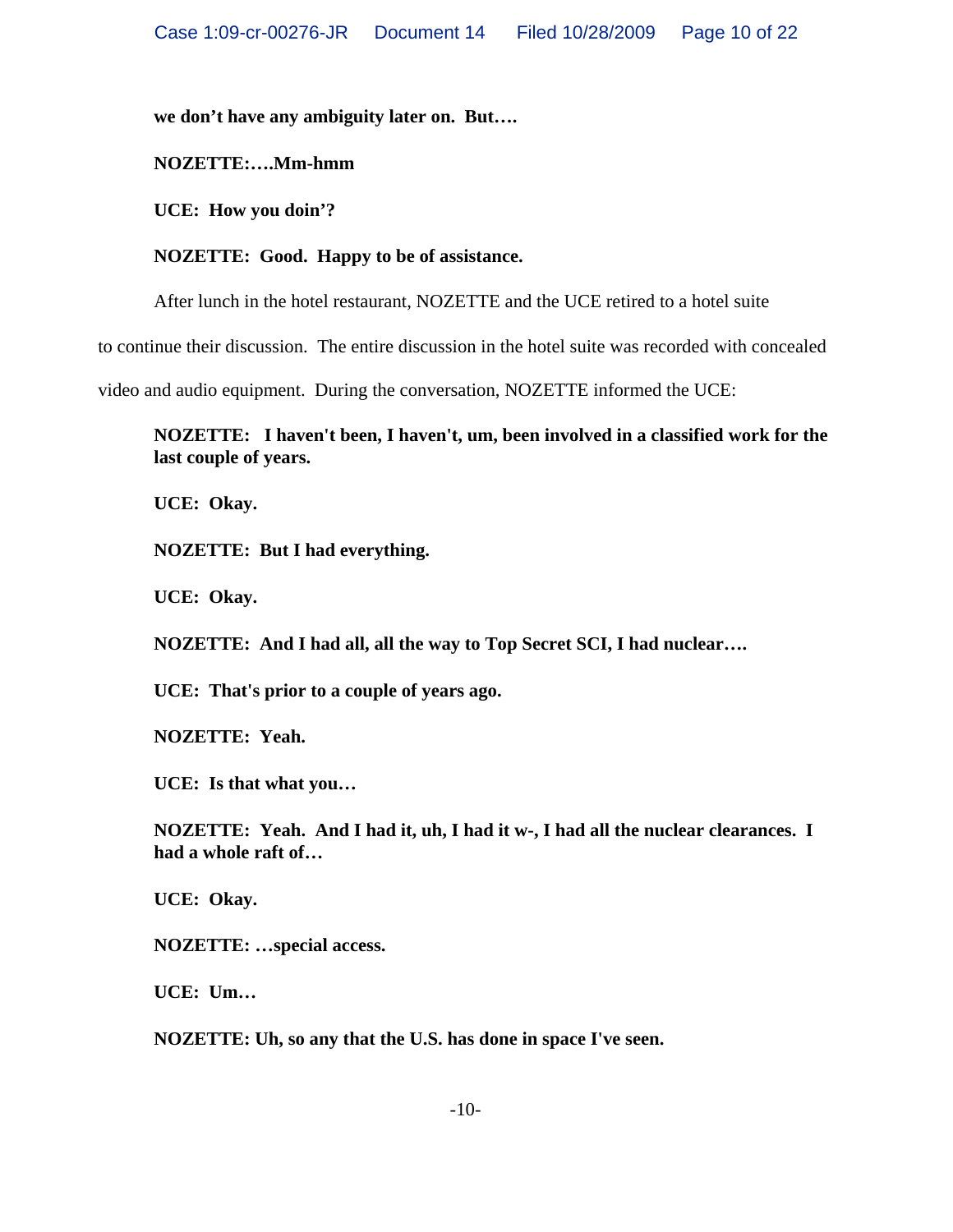The UCE then asked NOZETTE if he would be willing to provide answers to

questions about United States satellite information:

**UCE: [A]nswers to those questions. And, uh, so if you were to give me those answers. I mean what is it that, you know, what would you like in return? Is there anything?**

**NOZETTE: Oh, you could pay me.**

The UCE explained to NOZETTE that the "Mossad" had arranged for a "dead drop"

communication system so that NOZETTE could pass information to the "Mossad" in a Post Office

Box. The UCE also provided NOZETTE with a "clean phone" so that NOZETTE could send text

messages or leave voicemail messages for the UCE.

NOZETTE made the following statements to the UCE:

**NOZETTE: Well okay. So let me get to the bottom line.**

**UCE: Yes.**

**NOZETTE: So actually there are two things that . . .**

**UCE: Yes please….**

**NOZETTE: A couple things I want.**

**NOZETTE: But you want me to be a regular, continuing asset?**

**. . .**

**UCE: Right.**

**NOZETTE: Which I'm willing to do.**

**. . .**

**NOZETTE: I don't get recruited by Mossad every day. I knew this day would come by the way.**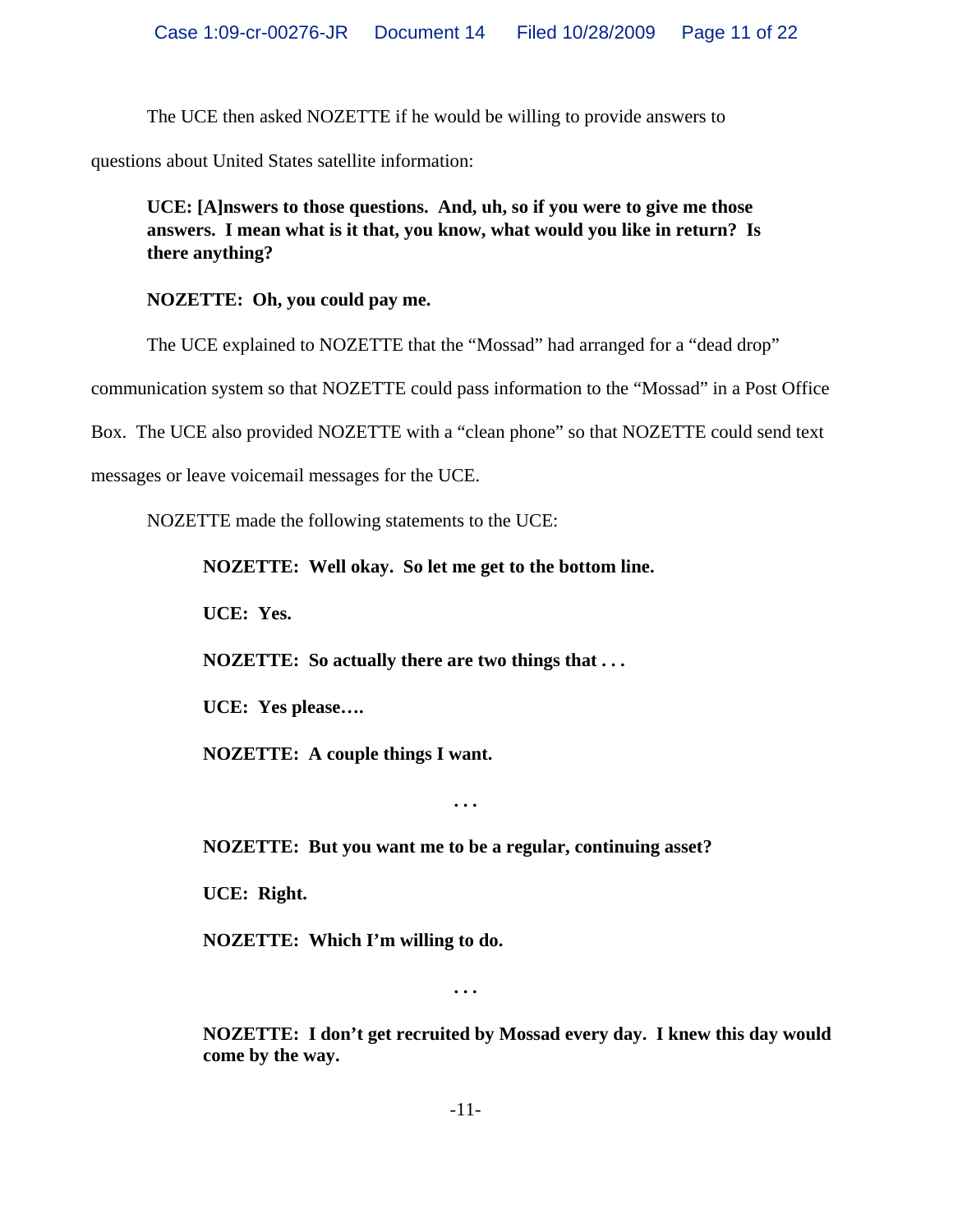**UCE: How's that?**

**NOZETTE: (Laughs) I just had a feeling one of these days.**

**UCE: Really?**

**NOZETTE: I knew you guys would show up.**

**UCE: How you, um . . .**

**NOZETTE: (Laughs) And I was amazed it didn't happen longer . . .**

**UCE: Hm. I'm s-, I'm sure my, back at home, one of the few people had actually said it, but I, people did say, 'I'm surprised you guys didn't come sooner than this but, um, um, but you . . .'**

**NOZETTE: I thought I was working for you already. I mean that's what I always thought, [the foreign company] was just a front.**

**. . .**

**NOZETTE: Now the second thing.**

**UCE: Yes.**

**NOZETTE: I would like, I don't know if it's going cost anything, but I have no idea how to, or effectively, bureaucratically do it. So my parents are Jewish, right?**

**UCE: Okay, yeah.**

**NOZETTE: So I have a right, I theoretically have the right of return.**

**UCE: Okay. To the state, yes.**

**NOZETTE: Right. How could I get an Israeli passport?**

**NOZETTE: Because if I'm gonna work I wouldn't mind having another base of operations . . .** 

**UCE: Uh-huh.**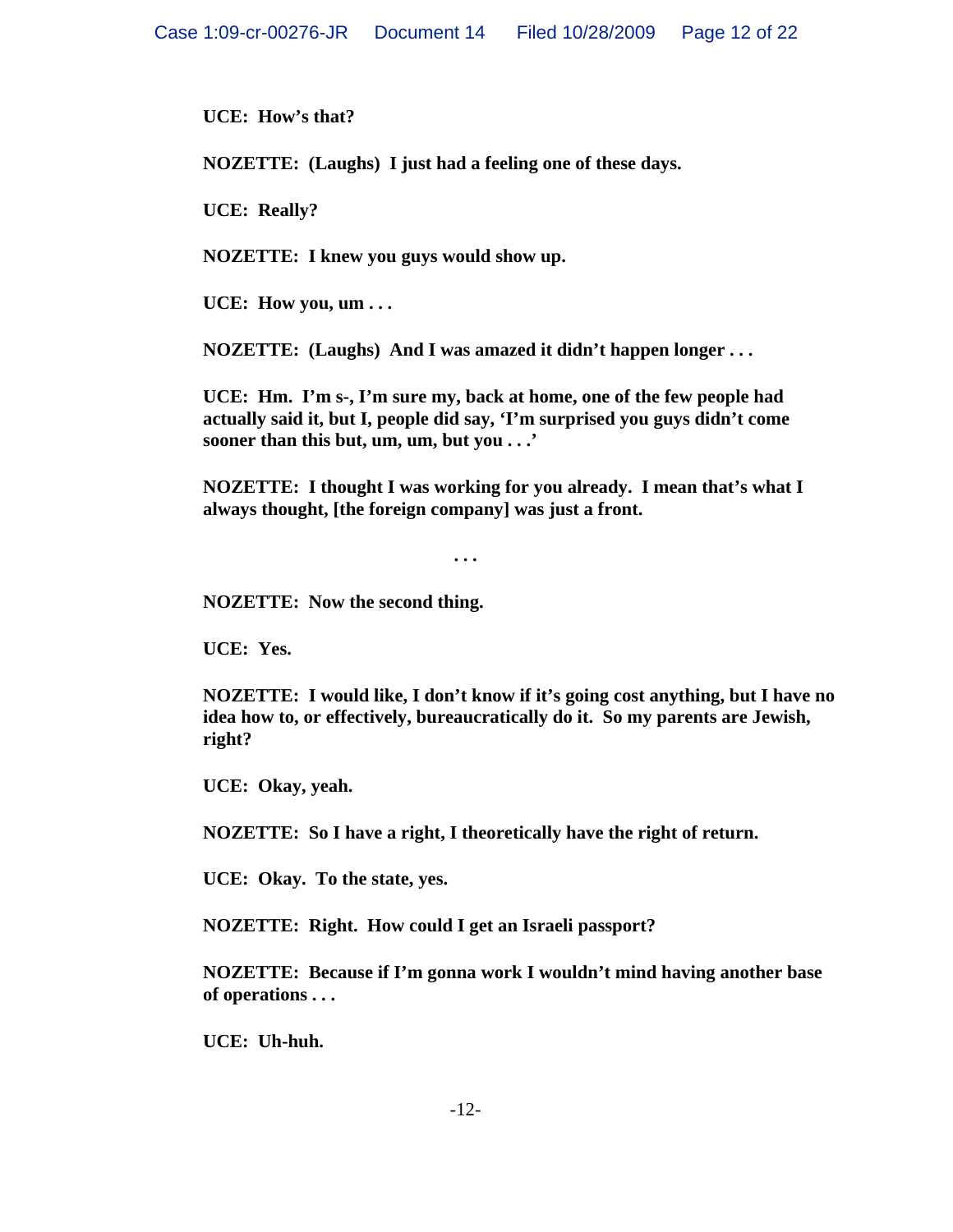**NOZETTE: . . . outside the US to work out of.**

**UCE: Okay.**

## **NOZETTE: You know, If I'm going to do other work internationally in space I wouldn't mind having to, uh, having a, alternative, uh, passport.**

NOZETTE and the UCE met again on September 4, 2009, in the same hotel suite at approximately 11:00 am. During this encounter, NOZETTE assured the UCE that although he no longer had legal access to any classified information at any United States government facility, he could, nonetheless, recall the classified information to which he had been granted access. NOZETTE said, "**It's in my**" head [pointing, indicating his head].

However, NOZETTE initially claimed to be wary of providing any classified information to the UCE. For example, when the UCE implied that the "Mossad" was only interested in obtaining sensitive United States government information from NOZETTE,

NOZETTE replied, "**I'll show you mine, you show me yours**."

NOZETTE's purported concerns were soon assuaged, once he became satisfied in the belief that he was actually dealing with a foreign intelligence officer. NOZETTE remarked, "**So but, you know, I'm trusting you. I'm just thinking that this is a, although the post office box deal, it sounds, that seems kind of Mossad-like . . .** "

NOZETTE later agreed not only to communicate classified information to the "Mossad," but also to be recorded while he recited the classified information. NOZETTE told the UCE, "**So one good thing I can easily do for you is like what we're doing here . . . is we can just talk . . . and you can have people come and we can chat and they can like, record it or something.**"

NOZETTE later offered, "**I can always come over there**," meaning Israel, to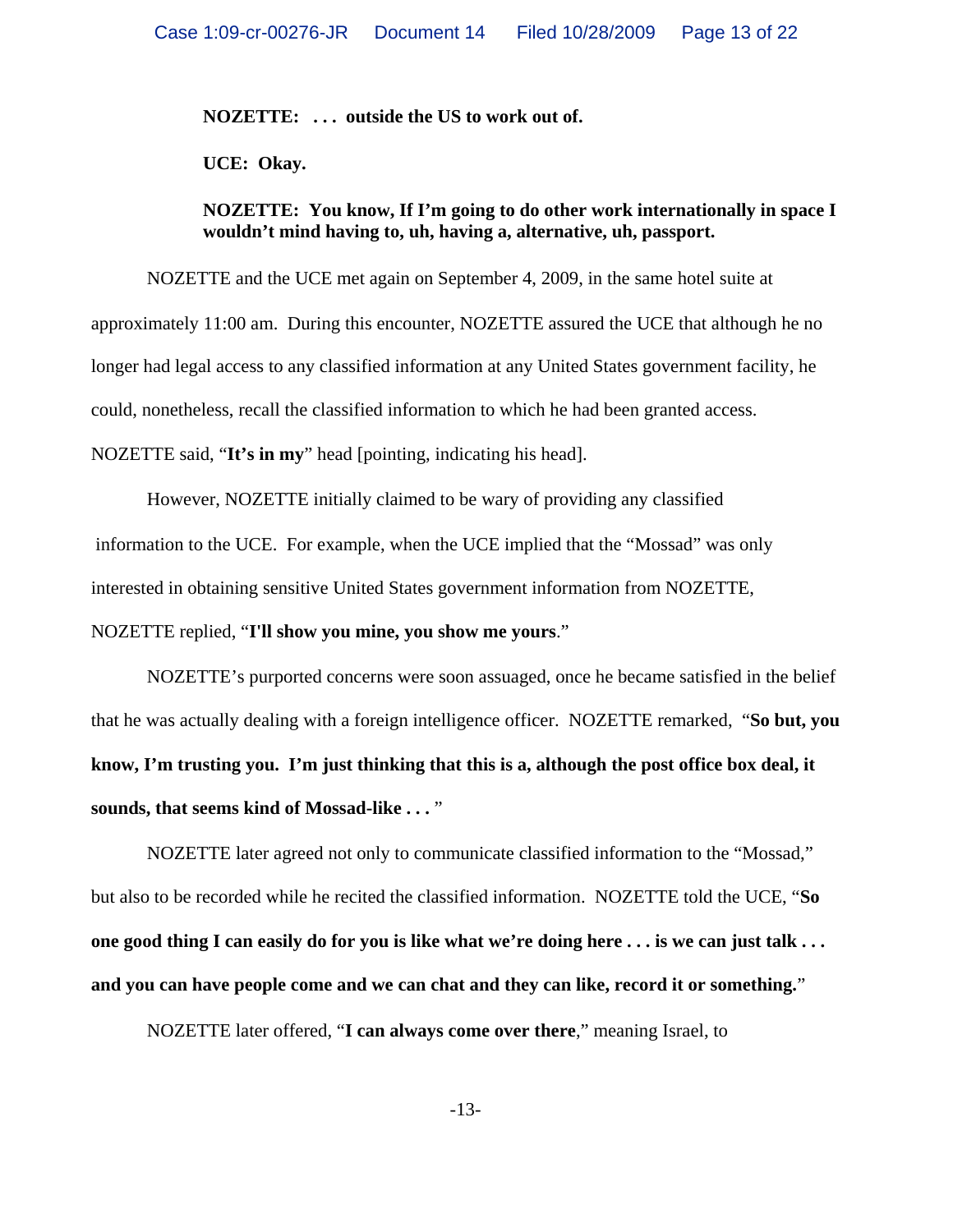disclose the classified information. NOZETTE then informed the UCE, "**I always fly business class . . . Have them pay for business class**."

Throughout the meeting with the UCE, NOZETTE repeatedly asked when he could expect to receive his first payment from the "Mossad." NOZETTE specified that although "**cash is fine**," he preferred to receive cash amounts "**under ten thousand . . . per lump you can handle here, they don't report it.**"

NOZETTE then assured the UCE that he knew "**how to handle cash . . . you buy consumables . . . cash is good for anything . . . you eat it, drink it or screw it.**"

At the conclusion of the second meeting, NOZETTE informed the UCE, "**Well I should tell you my first need is that they should figure out how to pay me . . . they don't expect me to do this for free.**"

On or about September 10, 2009, undercover FBI agents left a letter in the "dead drop" facility for NOZETTE. In the letter, the FBI asked NOZETTE to answer a list of questions concerning United States satellite information. FBI agents also provided signature cards, in NOZETTE's true name and an alias, for NOZETTE to sign and asked NOZETTE to provide four passport sized photographs for the Israeli passport NOZETTE requested. The FBI agents also left \$2,000 cash for NOZETTE in the "dead drop" facility which NOZETTE retrieved the same day, along with the questions, signature cards, and a thumb drive.

On or about September 16, 2009, NOZETTE was captured on videotape leaving a manila envelope in the "dead drop" Post Office Box in the District of Columbia.

On or about September 17, 2009, the FBI agents retrieved the sealed manila envelope NOZETTE had dropped off. Inside the envelope were the following items: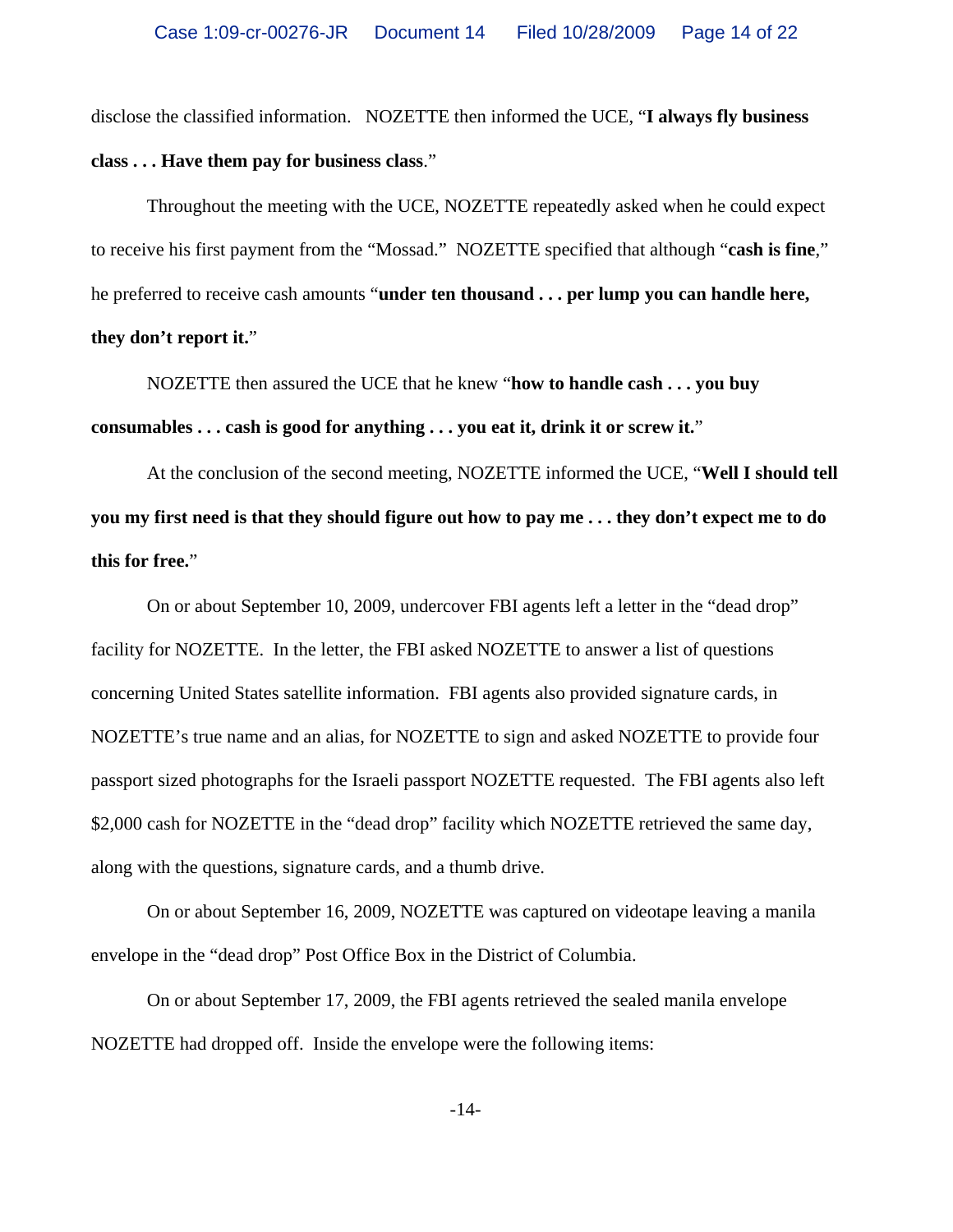- a. The signed passport signature cards (in true name and in an alias);
- b. Four passport-sized photographs of NOZETTE;
- c. One page document containing "Answers" to the questions left by the FBI undercover agents on September 10, 2009, which employed a prearranged code used to identify the most sensitive information;
- d. The document containing the questions left by the FBI undercover agents on September 10, 2009; and
- e. A computer "thumb drive" or "memory stick."

One of the "Answers" provided by NOZETTE contained information classified as

SECRET/SCI which related to the national defense, in that it directly concerned classified aspects and mission capabilities of a prototype overhead collection system, which disclosure could negate the ability to support United States military and intelligence operations.

In addition to disclosing SECRET/SCI information, NOZETTE offered to reveal highly

classified information that directly concerned nuclear weaponry, military spacecraft or satellites,

and other major weapons systems. Nozette stated:

**Held a DOE Q clearance from 1990-2000, which involved insight into all aspects of nuclear weapons programs. Held TS/SI/TK/B/G clearance 1998- 2006, . . . Held at least 20+ SAP . . . from 1998 -2004 . . . Full understanding of these programs would require interaction in the homeland . . .**

**. . . These are among the most sensitive subjects and it will have to be recreated from memory over some time.**

**. . . Your token is most appreciated and at the level, which is reasonable for each weekly interval given the support requested.**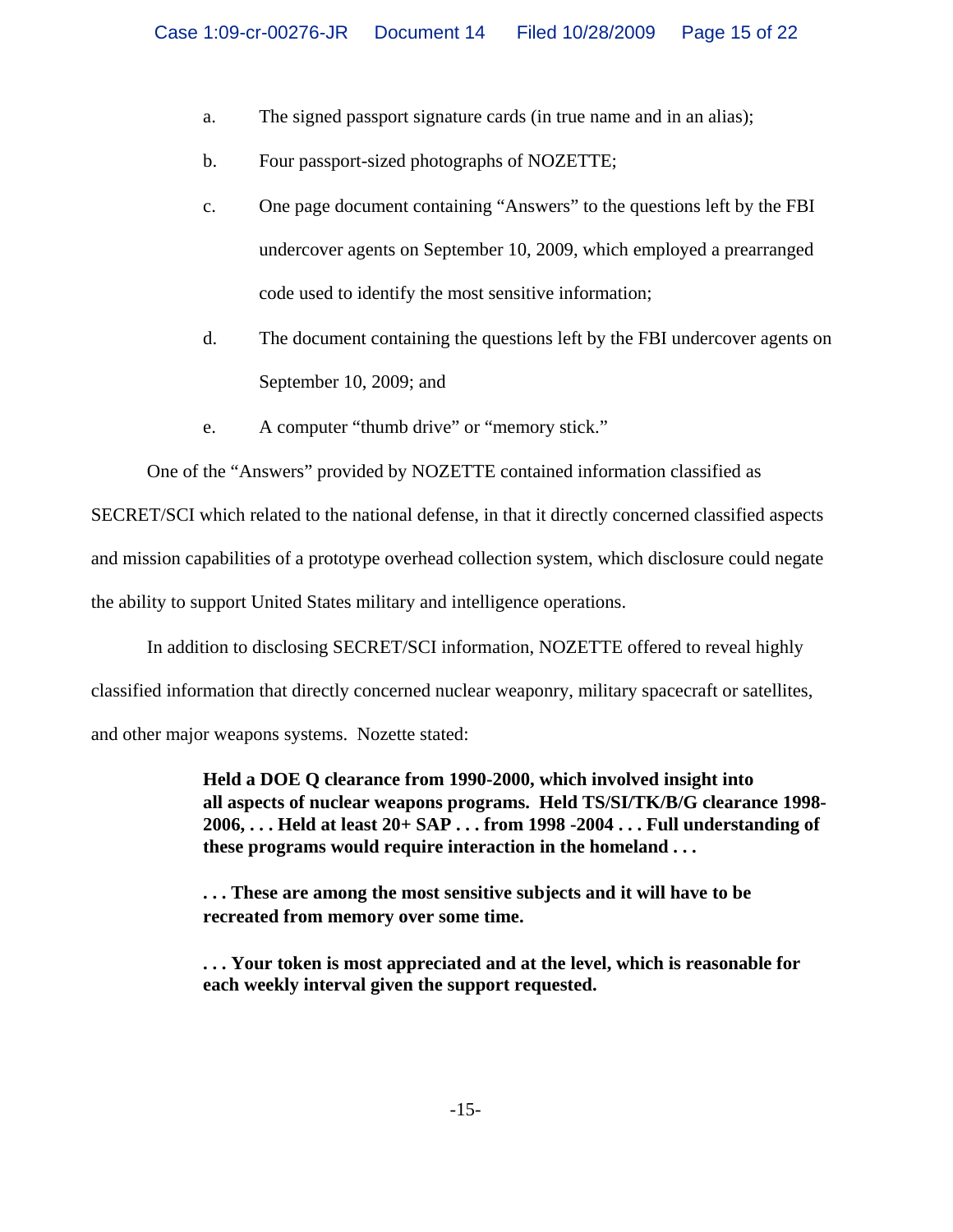Also on or about September 17, 2009, undercover FBI agents left a second communication and an encrypted thumb drive in the "dead drop" facility for NOZETTE. In the letter, the FBI asked NOZETTE to answer another list of questions concerning United States satellite information. NOZETTE retrieved the questions from the "dead drop" Post Office Box later that same day.

On or about October 1, 2009, NOZETTE was filmed on video retrieving a \$9,000 cash payment and leaving a manila envelope in the "dead drop" Post Office Box in the District of Columbia.

On or about October 1, 2009, the FBI agents retrieved the sealed manila envelope left by NOZETTE in the Post Office Box..

Inside the envelope, FBI agents discovered the thumb drive that was provided to NOZETTE on September 17, 2009, which included another set of "Answers" from NOZETTE. The "Answers" contained information classified as TOP SECRET/SCI and other information classified as SECRET/SCI. This classified information related to the national defense, in that it directly concerned United States satellites, early warning systems, means of defense or retaliation against large-scale attack, communications intelligence information, and major elements of defense strategy.

In addition to providing the TOP SECRET/SCI and SECRET/SCI information, NOZETTE wrote:

> **The holdings are appreciated and another token would be appropriate as the information density is increasing. It is important to try to specify what is needed as has been done. Please bear in mind that an extremely valuable (handler) piece of information has been provided . . . Assuming the quality is moving in the correct direction a thumb drive 8 G or more is needed.**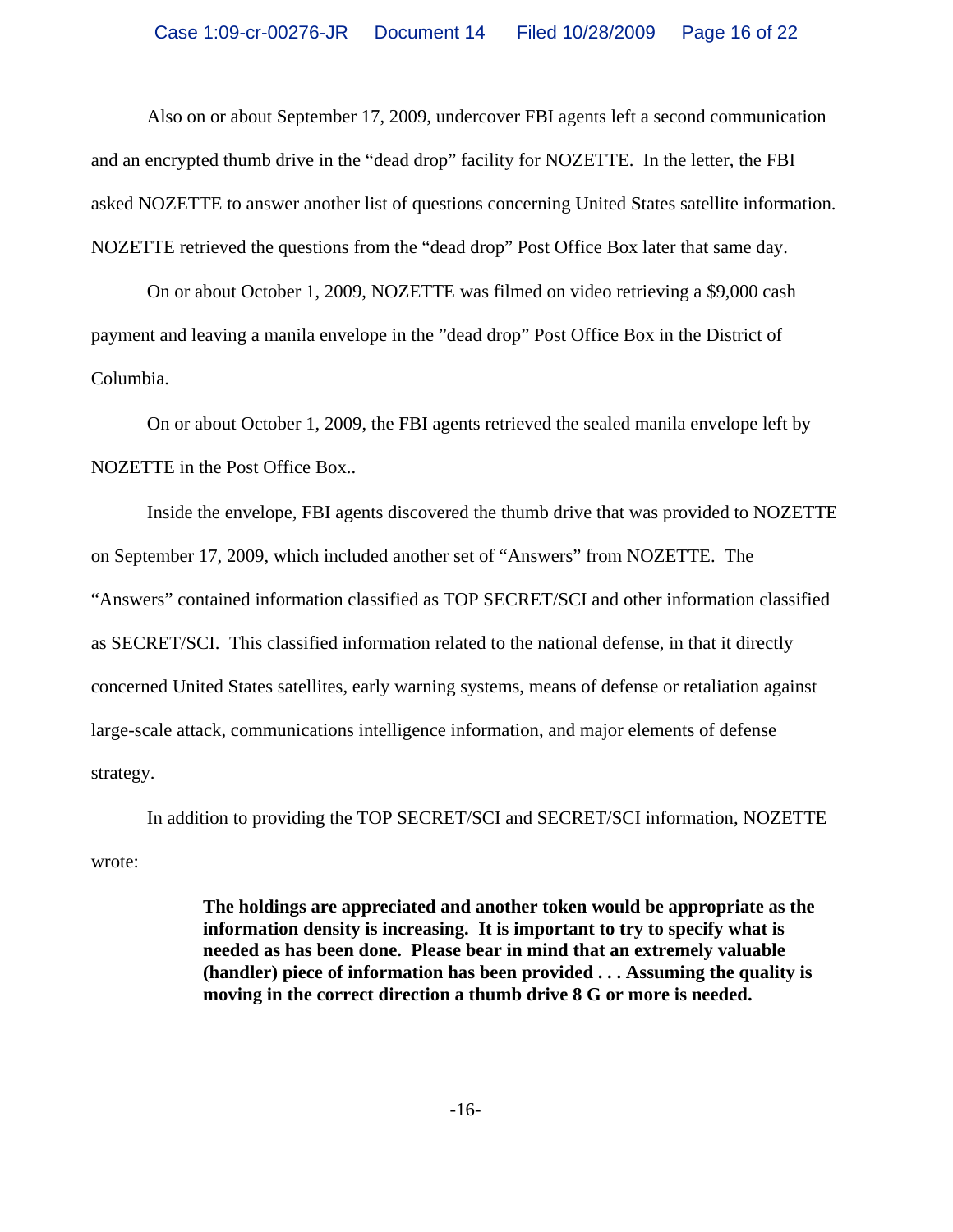On or about October 5, 2009, NOZETTE purchased a one-way airline ticket from Washington Reagan National Airport to Buffalo Niagra International Airport in Buffalo, New York, with frequent flyer miles. FBI agents observed NOZETTE rent a car at the Buffalo airport, drive to a restaurant for lunch, and then spend one night at a motel.

On or about October 6, 2009, NOZETTE flew from Buffalo, New York, through Chicago, Illinois, to San Diego-Lindbergh Field International Airport in San Diego, California. La Jolla, California is approximately ten miles from San Diego-Lindbergh Field International Airport.

Between on or about October 8, 2009 through October 10, 2009, NOZETTE visited a safe deposit box at Bank of America on 7680 Girard Avenue, La Jolla, California, (the La Jolla safe deposit box) on at least three occasions. Bank records indicate that NOZETTE rented the La Jolla safe deposit box in his name in July 2008.

On October 19, 2009, NOZETTE met again at a Washington, D.C. hotel with the UCE. A draft transcript of excerpts from a videotape of that meeting are attached as Exhibit C. During this final meeting, NOZETTE proclaimed that he had "**crossed the Rubicon**," indicating that he had passed such highly sensitive classified information to the "Mossad" that he could never "**tell anyone**." NOZETTE later asked if the "Mossad" could teach him how to beat a polygraph examination, presumably so that he could gain access to additional classified United States information on behalf of the "Mossad."

NOZETTE informed the UCE that he had made the "**career choice**" to work for "Israel" under the alias provided by the "Mossad." However, NOZETTE indicated that his wife did not have a need for relocation or an Israeli passport because she "**would ask too many questions**." NOZETTE remarked that he wanted, at a minimum, to live in a country that didn't have an

-17-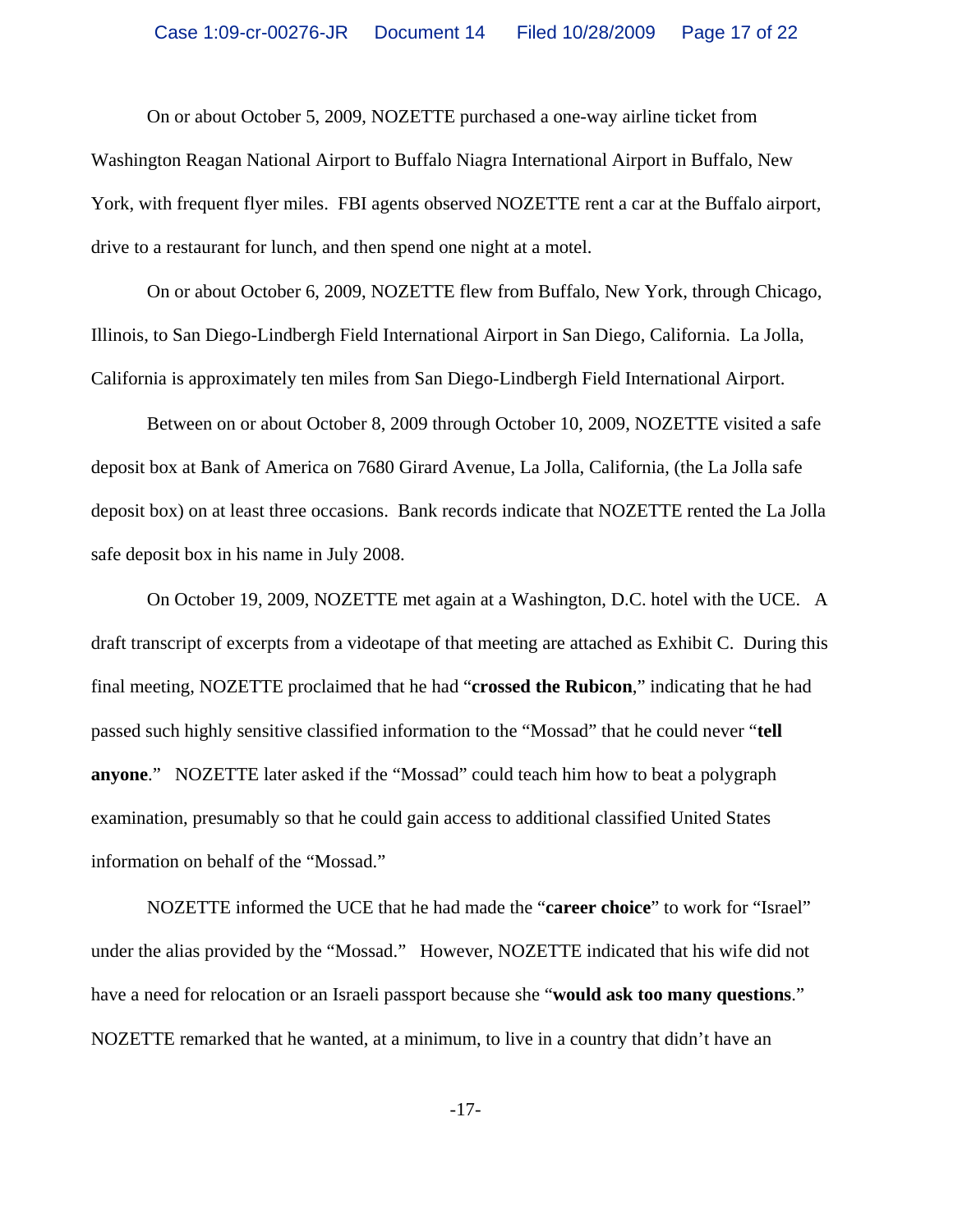extradition treaty with the United States. Nozette stated: "**And I like** [the] **name, the alias name. And I like the idea of setting up an alias. And I like the** (unintelligible) **escape route to have a place outside the country**."

NOZETTE also explained to the UCE that he had previously established safe deposit boxes "out of state" and locally in order to store classified program information that he knew would be of value someday. NOZETTE indicated that it had been important for him to hide information "out of state" so that if his house in Chevy Chase, Maryland were ever searched by the U.S. authorities, they would not find the information.

During his discussion with the UCE, NOZETTE stressed that NOZETTE would need to travel with an alias and Israeli passport if he were to exit the United States via an international airport, because "**the Homeland Security, they'll see me going in and out . . . they'll scan the passport**." However, NOZETTE offered that he could more easily leave the United States by crossing the border into Canada through "Buffalo," or into Mexico.

NOZETTE also clearly expressed his need for significantly more money from the "Mossad" for his espionage activities. NOZETTE informed the UCE that the United States had invested a total of \$1 billion to develop and deploy the classified program he had compromised. NOZETTE explained that he only wanted a percentage of the development cost, roughly \$2 million, as compensation for his espionage. The UCE handed \$10,000 (in one-hundred dollar bills) to NOZETTE during their final discussion. NOZETTE placed the \$10,000 in his pocket.

NOZETTE was arrested by the FBI in the hotel suite on October 19, 2009. Before being placed under arrest, NOZETTE asked the FBI agents if he could use the bathroom in the hotel suite. While in the bathroom, NOZETTE lifted the tank lid and hid the \$10,000 in the toilet's upper tank.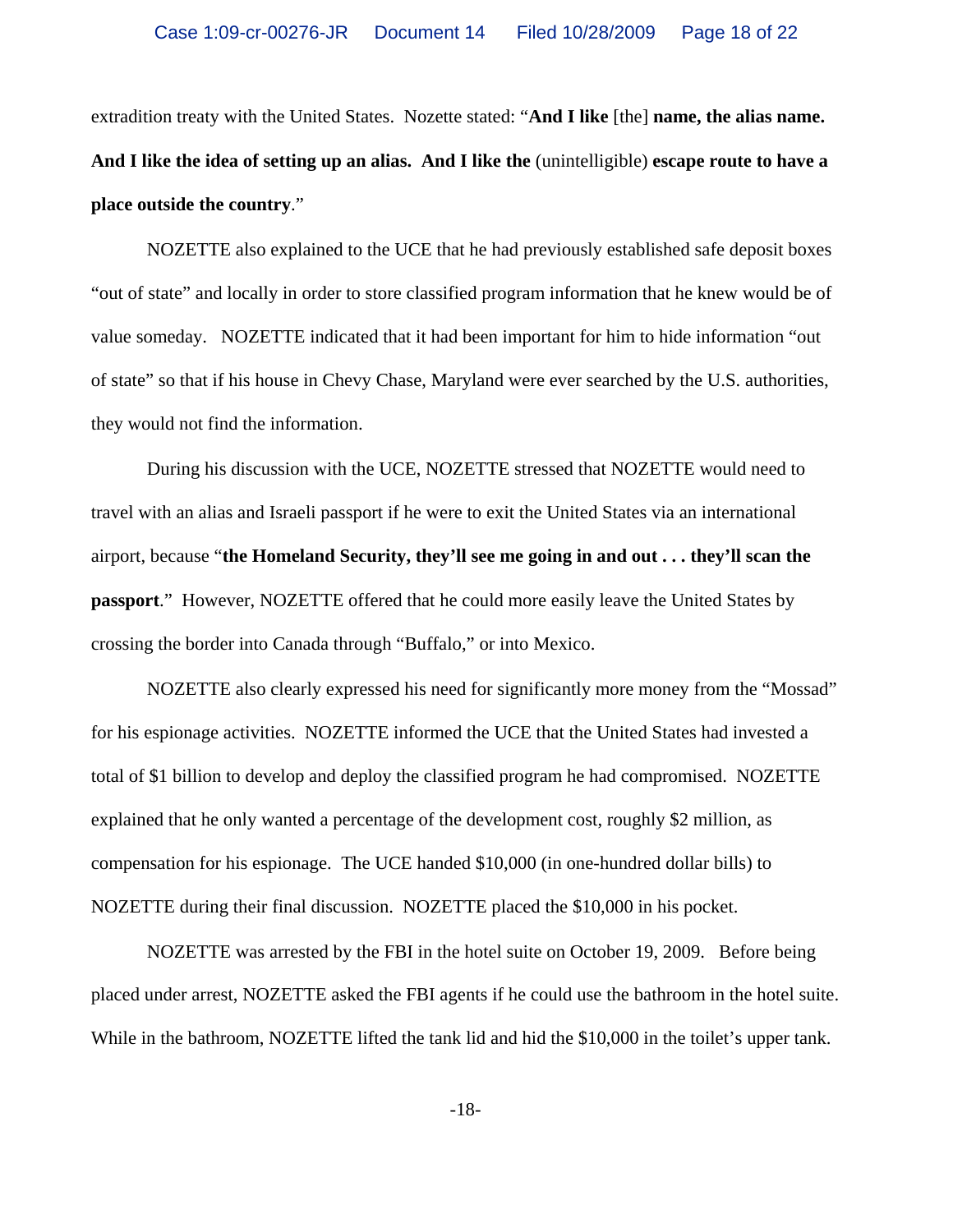The FBI later recovered the money from the toilet. At the time of his arrest, FBI agents found a key to the La Jolla safe deposit box in NOZETTE's wallet.

On or about October 23, 2009, the FBI obtained a search warrant for the La Jolla safe deposit box. In the box, agents discovered (among other things) three computer drives, eight videotapes, fifty-five gold "Krugerrand" coins worth roughly \$50,000, and \$30,000 in savings bonds.

Also relevant to this detention hearing, the government's investigation has revealed that NOZETTE is a person of means. He owns numerous residential properties in several states, including his home in Chevy Chase, Maryland and a vacation home in Merritt Island, Florida. A recent tax assessment estimates the approximate value of the properties at \$1,959,999 and \$550,000 respectively.

## **IV. ARGUMENT**

In cases where defendants have been charged with espionage, courts have regularly found that there are no conditions that will assure the defendant's appearance. (See United States v. Kostadinov, 527 F. Supp. 1547, 1551 (S.D.N.Y. 1983); United States v. Cole, 715 F. Supp. 677, 680 (E.D. Pa. 1988); United States v. Amirnazmi, No. 08-CR-429, 2008 WL 4925015, at \*2 (E.D. Pa. Nov. 18, 2008) (defendant could exploit high level contacts in foreign government to secure passport and flee).

There is extremely strong evidence that NOZETTE would flee the United States if he were released pending trial. Indeed, he has already stated his intent and made preparations to flee the United States prior to his sentencing for fraud and tax evasion. (See United States v. Anderson, 384 F. Supp.2d 32, 36 (D.D.C. 2005) (ordering pre-trial detention where there was "strong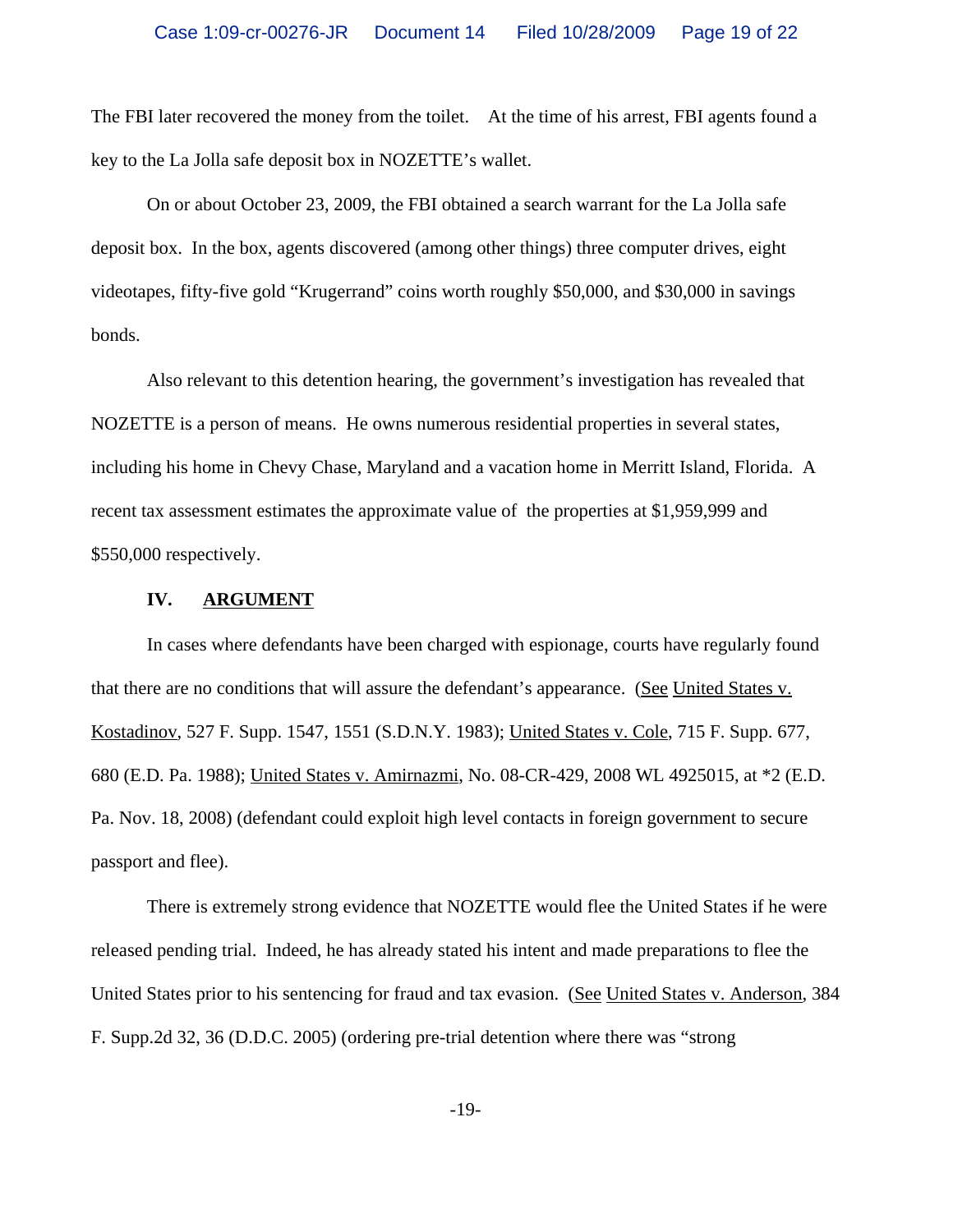circumstantial evidence of [the defendant's] clear interest in fleeing the jurisdiction and his intent to do so" by virtue of his use of aliases and false identities and possession of literature on how to disguise identity and to hide assets). NOZETTE requested false names and documents to travel clandestinely, and has contemplated and planned for escape to a foreign country via the U.S. border through Canada and/or Mexico. Further, NOZETTE could flee the United States without any fear of extradition. Finally, the classified national defense information that NOZETTE is willing to recreate from memory poses an exceptionally grave risk to the national security of the United States. Accordingly, the defendant is a very serious flight risk and should be detained pre-trial.

Respectfully submitted,

CHANNING D. PHILLIPS Acting United States Attorney D.C. Bar No. 415793

By:  $/s/$ 

ANTHONY ASUNCION Assistant United States Attorney D.C. Bar No. 420822 U.S. Attorney's Office National Security Section 555 Fourth Street, N.W.  $(11<sup>th</sup>$  Floor) Washington, D.C. 20530 Tel: 202-514-6950 Anthony.Asuncion@usdoj.gov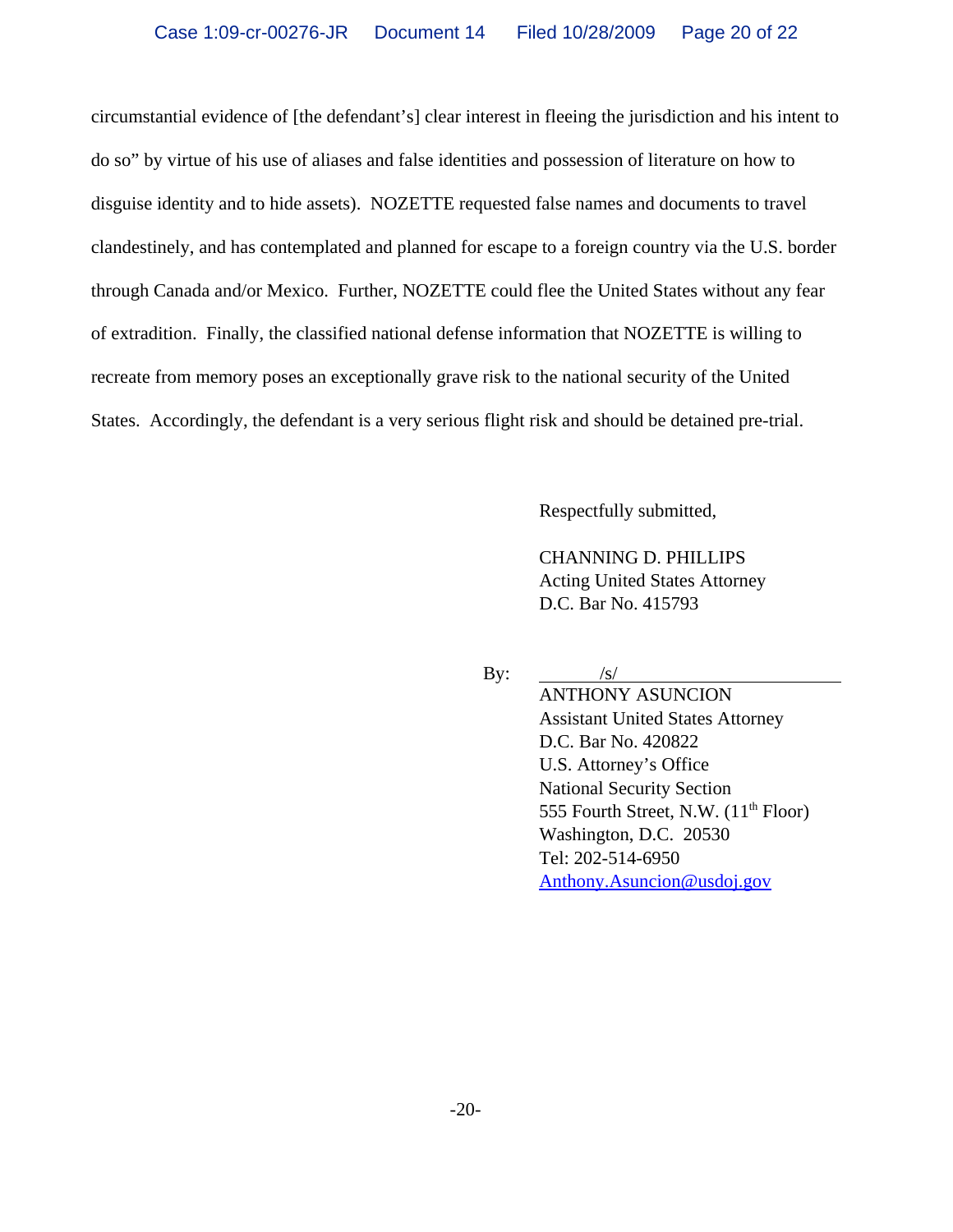#### $\sqrt{s}/$

DEBORAH A. CURTIS Trial Attorney CA Bar No. 172208 National Security Division Department of Justice CA Bar No. 172208 1400 New York Avenue, N.W. Washington, D.C. 20005 Tel: 202-353-8879 Deborah.Curtis@usdoj.gov

#### /s/

HEATHER M. SCHMIDT Trial Attorney D.C. Bar No. 496325 National Security Division Department of Justice D.C. Bar No. 496325 1400 New York Ave., NW Washington, DC 20005 Tel: 202-617-2706 Heather.Schmidt@usdoj.gov